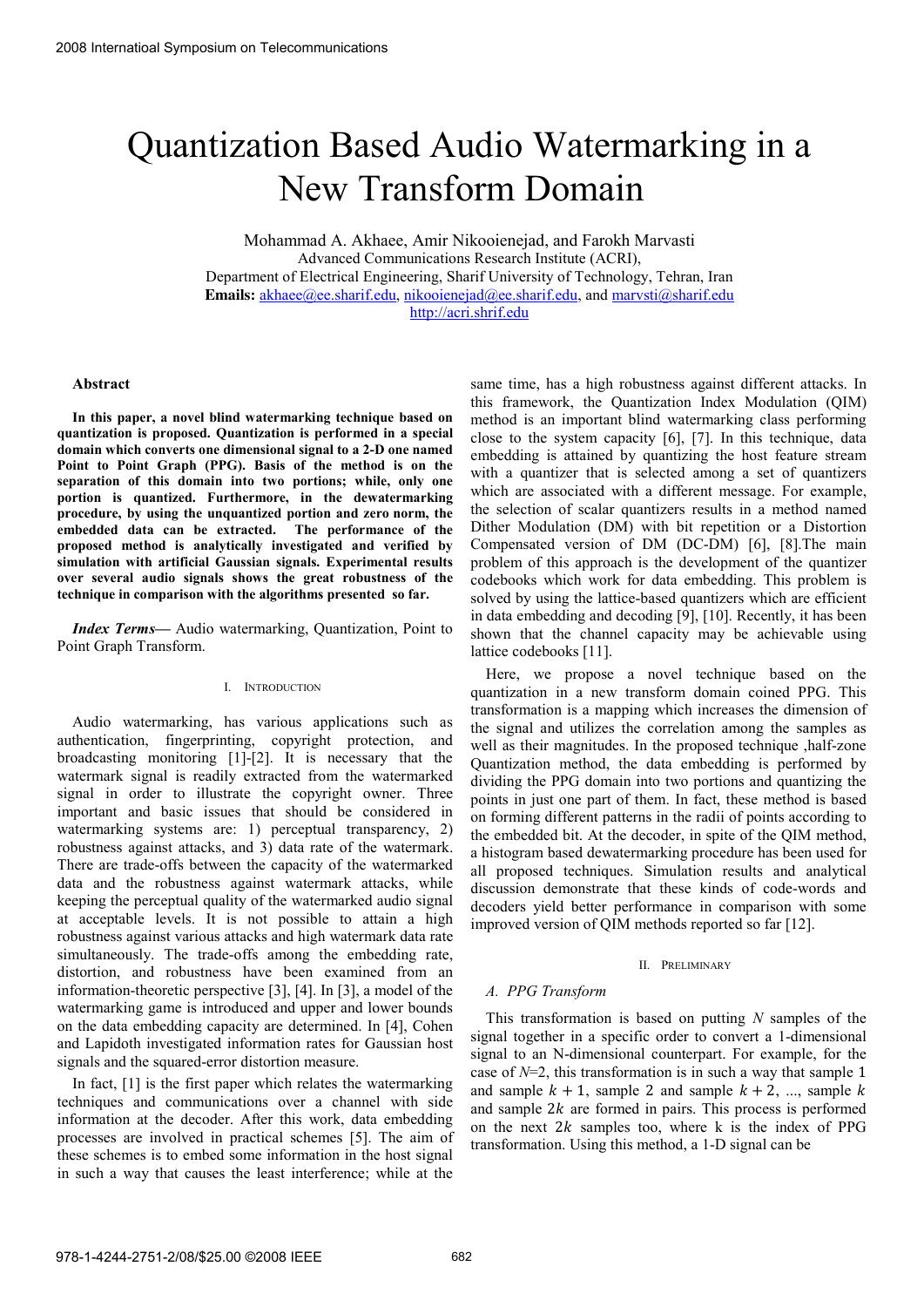

converted to a 2-D one. It is worthwhile to mention that the index of PPG transformation  $(k)$  can be chosen arbitrarily depending on the desired characteristics. For example, for the case of small  $k$ , because of a strong correlation between samples, two components of each PPG points are close to each other. Thus, the PPG points, form an approximate ellipse with an inclination line  $y = x$ . The direction along the line  $y = x$  is caused by its inherent low pass property and this is why each sample cannot have significant variation from its adjacent samples. On the other hand, choosing a greater  $k$  causes more dispersion in the PPG points due to the less correlation among the samples. In an extreme case, when  $k$  tends to infinity, two components of each point will be uncorrelated and therefore, they form an approximate circle instead of an ellipse. Fig. 1 demonstrates the PPG points of a 1000 length audio with the index of PPG transformation of 4.

For convenience, we show this transformation with  $PPG(n, k)$ , in which n is the dimension of the domain and k is the PPG transformation index. Furthermore, in this paper we only concentrate *n* the 2-D case of  $n = 2$ , where we denote  $PPG(k) = PPG(2, k)$  In the following, the basic concepts of the data embedding in this domain based on the quantization are explained.

# *B. Quantization in PPG Transform Domain*

Quantization process is the basis of QIM watermarking approaches. These methods are blind and cause a controllable and measurable distortion due to the determined distance between levels. First, in order to have symmetry about the origin, the DC component of the signal is eliminated. Then, the quantization is performed on the radii of points. Quantization levels should be co-center circles with the same distance between each other. Sometimes that's better not to have same distance between levels in order to make the procedure more transparent, i.e. in real audio signals. In order to quantize the points, each point is stretched in the direction of the line which connects that point to the origin either upward or downward depending on the embedded bit or the method of quantization.



Fig. 2. The ppg points of length 1000 audio after embedding message '0'

Quantization in the PPG domain produces correlated noise on the components of each point. In other words, it creates specific patterns in the PPG domain which can be utilized in the dewatermarking procedure. Furthermore, by adjusting PPG transformation index, the time domain effect which is caused by quantization can be controlled, In other words, the greater the index  $k$ , the more transparency is in the time domain.

#### III. PROPOSED METHOD

In this section, we introduce the proposed method which uses the quantization in the PPG transform domain. We call this technique as *Half-Zone Quantization* method.

#### *A. Data Embedding*

In order to embed watermark data, just some PPG points are quantized while the others are kept with no change. For instance, for the case of bit '0' embedding, one way is to quantize only points above the line  $y = -x$  whose radii are greater than threshold. To embed the bit '1', points outside the threshold level and below the line  $y = -x$  are quantized. The quantization in this method is such that each point is mapped to the nearest level in the direction of its radius. The data embedding algorithm can be summarized as follows:

*Step 1:* The PPG transformation with index k is applied to each frame.

*Step 2*: To embed bit '0', the appropriate points upper than the line  $y = -x$ , and to embed message '1', the points below that line are quantized in the direction of their lines to origin. Fig. 2, shows the PPG points of a 1000 length audio, in which the message '0' is embedded. The quantized points with respect to the line  $y = -x$  can be easily seen.

#### *B. Data Extraction*

 In the dewatermarking process, it is sufficient to find the section which is quantized. To achieve this aim, the number of points that are close to each quantization level is counted. Simulation results show that using the zero norm has better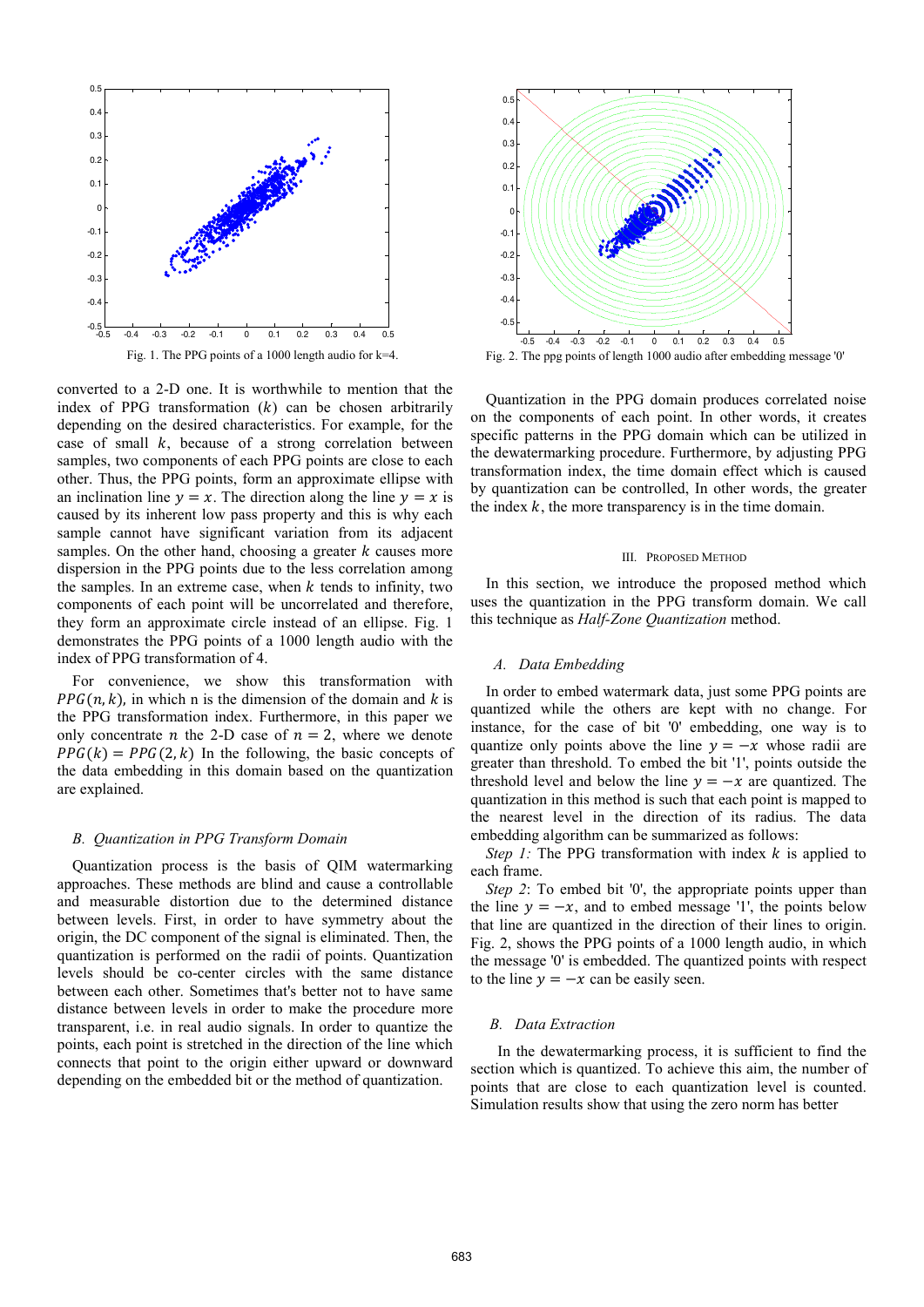

Fig. 3. Levels of quantization and margins to extract the embedded bit

performance than the first and the second norm. Consequently, we use the zero norm in the dewatermarking procedure by counting the points near each quantization level. This closeness is measured by a specific margin around the quantization levels. Therefore, by comparing the number of points in the quantization margins of two counterparts, the embedded bit can be extracted. It is obvious that the portion which is not quantized has fewer points in these margins than the other one. The extraction algorithm can be summarized as follows:

*Step 1*: The PPG transformation with index  $k$  is applied to each frame.

*Step 2*: The histogram of each portion is derived around quantization margins.

*Step 3*: By comparing the number of PPG points in the margins of two parts, the embedded bit is extracted.

Here, the value of the margin is such that the algorithm reaches to its optimum performance that is, the least Bit Error Rate (BER). In fact, this margin is hand-optimized via several simulations.

Fig. 3 shows a part of the PPG points in the receiver where we can see the quantization levels and the margins. The margin in this figure is  $\frac{1}{5}$  of the distance between two levels of quantization.

#### IV. PERFORMANCE ANALYSIS

Consider a zero mean Gaussian signal with  $\sigma_x^2$  variance contaminated by AWGN with zero mean and variance  $\sigma_n^2$ . Then, a typical PPG point at the receiver is  $(x + n_1, y + n_2)$ . Since both signals have zero mean and are Gaussian, the distribution of its envelope  $r = \sqrt{(x + n_1)^2 + (y + n_2)^2}$  is Rayleigh, i.e.,

$$
f_R(r) = \frac{r}{\sigma^2} e^{\frac{-r^2}{2\sigma^2}} \qquad r > 0 \tag{1}
$$

Where  $\sigma^2 = \sigma_x^2 + \sigma_n^2$ 

In half-zone quantization method, at the receiver, the number of PPG points near the quantization levels is counted and the decision is based on the comparison of the obtained numbers of



Fig. 4. Distribution of noisy PPG points in both quantized and unquantized regions

each side (upper and lower of the line  $y=x$ ). For evaluation, we need two probabilities. In the region where the quantization process is not performed, the probability of laying a typical PPG point in a noisy environment near the quantization levels, in our threshold margin, can be calculated as:

$$
P_{r n_q} = \sum_{i=1}^{M} \int_{q_i - thr}^{q_i + thr} \frac{r}{\sigma^2} e^{\frac{-r^2}{2\sigma^2}} dr \tag{2}
$$

Where  $q_i$  is the quantization levels and  $\sigma^2 = \sigma_x^2 + \sigma_n^2$ .

In the quantized region, we have  $\sqrt{(x^2 + y^2)}$ . Thus, the envelope of  $r = \sqrt{(x + n_1)^2 + (y + n_2)^2}$  has a Rician distribution. In fact, the quantization causes a specific mean in the Gaussian host signal. Therefore, the distribution of quantized noisy PPG points can be express as:

$$
f_R(r|q_i) = \frac{r}{\sigma_n^2} e^{\frac{-(r^2 + q_i^2)}{2\sigma_n^2}} I_0(\frac{rq_i}{\sigma_n}) \quad r > 0 \tag{3}
$$

In fact, in the quantized region, the PPG points which already have Rayleigh distribution are concentrated in some specific points and makes some Dirac function at the quantization levels. Equation (3) shows that

after Gaussian noise attack, a Rician distribution is convolve with these Dirac function. Thus, although noise spread the PPG points around quantization levels, still there is higher concentration around these levels than no quantized region. Fig. 4, shows the distribution of noisy PPG points in both region simultaneously.

As a consequence, the probability of laying a typical noisy PPG point in the quantized region near the quantization levels can be written as:

$$
P_{rq} = \sum_{i=1}^{M} \int_{q_i - thr}^{q_i + thr} \frac{r}{\sigma_n^2} e^{\frac{-(r^2 + q_i^2)}{2\sigma_n^2}} I_0(\frac{rq_i}{\sigma_n}) dr \tag{4}
$$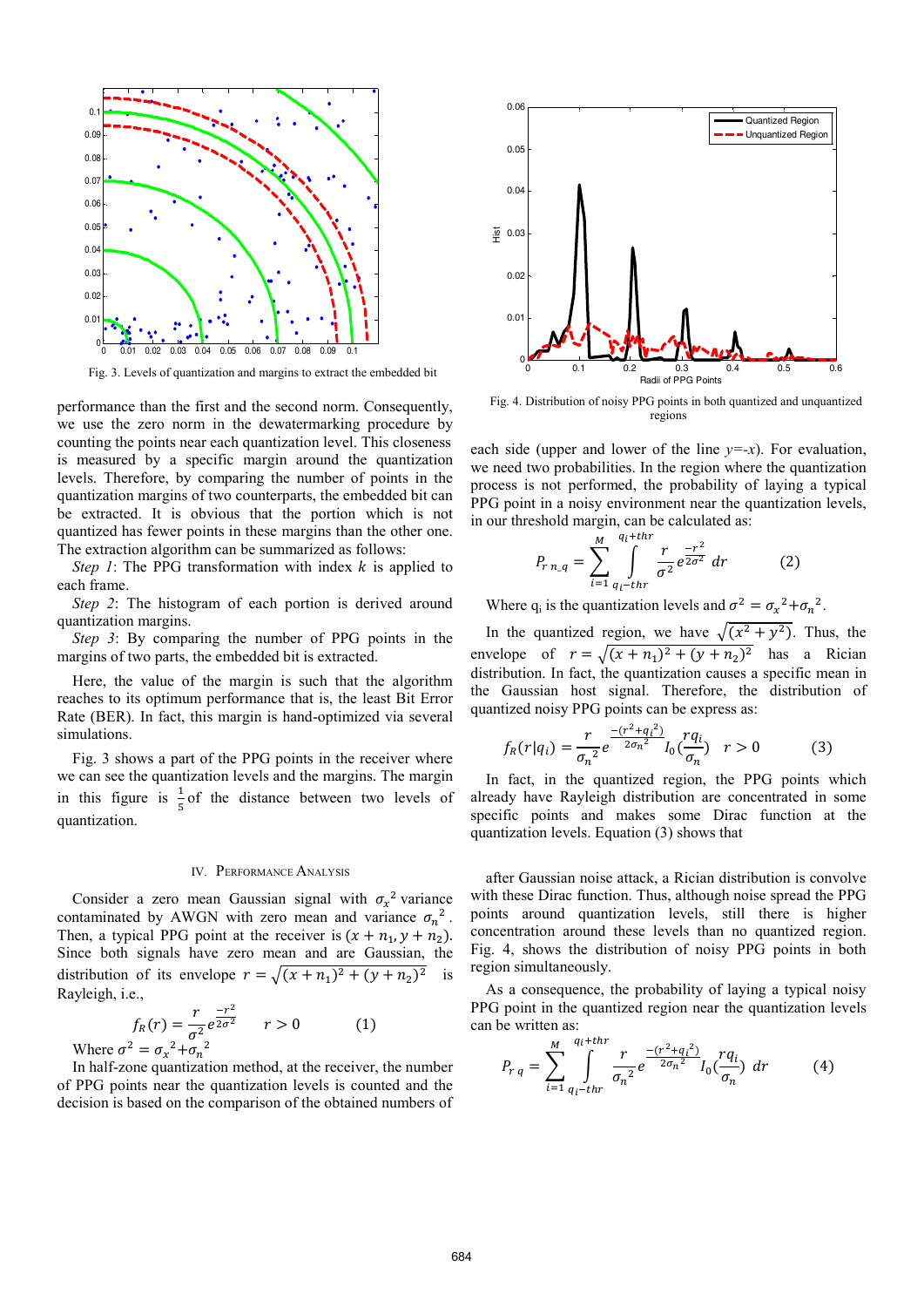Error occurs when the upper portion is quantized but at the receiver, the number of PPG points belongs to the desired regions (near the quantization levels) in the non-quantized region  $(i_{nq})$  is more than that of the quantized region  $(i_q)$ . Therefore

$$
P_{e|0} = \sum_{i_q=0}^{\frac{N}{2}} \left( \left[ \left( \frac{N}{2} \right) P_{r_q}^{i_q} (1 - P_{r_q}) \frac{N}{2} - i_q \right] \sum_{i_{n_q} = i_q+1}^{\frac{N}{2}} \left( \frac{N}{2} \right) P_{r_{n_q}}^{i_{n_q}} (1 - P_{r_{n_q}}) \right) - P_{r_{n_q}} \left( \frac{N}{2} - i_{n_q} \right) \right)
$$
(5)

In fact the first summation is related to the quantized region, while the second one  $(\sum_{i_{nq}=i_{q}+1}^{N}(.))$  is related to the unquantized region.

The probability of error in the case of sending '1' is the same as probability of error in the case of sending '0' by symmetry. Therefore the probability of error is:

$$
P_e = \frac{1}{2} P_{e|0} + \frac{1}{2} P_{e|1} \qquad (6)
$$

Which is exactly equal to  $(5)$ .

# V. EXPERIMENTAL RESULTS

#### *A. Artificial Signal*

 In order to confirm the analytical calculations, first we applied the Half-zone quantization method to an artificial zero mean Gaussian signal with unity variance, which is attacked by a white Gaussian noise. Since evaluating (5) is time consuming, the frame length is set to 512. Fig. 5 demonstrates the Bit Error Rate (BER) of the proposed method versus SNR. As we can see, using 9 quantization levels, the proposed

technique is highly robust against noise attack. Moreover, the result of the analytical calculation in (5) is well agree with the BER of the artificial signal which confirms the validity of our performance analysis.

# *B. Audio Signal*

We also applied the proposed method to several audio signals to test the proposed method for real signals. For this kind of simulation the signals are sampled at 44100 Hz and quantized with 16 bits. The host signal is divided into frames of length 2000 and one bit is embedded in each frame. In order to obtain more transparency as well as robustness, the bits are embedded into the frames with higher energy. The index of PPG transformation, is set to four in all frames.

For a real audio signal, the algorithm would be somehow different, since the transparency and robustness play an important role in this case. The enhanced version of the algorithm can be written as:

*Step 1*: The DC component of the signal is eliminated.



Fig. 5. BER versus SNR for proposed technique, using experimental result and analytical calculations

*Step 2*: The signal is lowpass filtered at 6 kHz.

*Step 3*: The PPG transformation with index  $k$  is applied to each frame.

*Step 4*: To embed the bit '0', the appropriate points upper than the line  $y = -x$ , and to embed the bit '1', the points below that line are quantized.

*Step 5*: The signal is reconstructed by taking inverse PPG transform

*Step 6*: The reconstructed signal is again low-pass filtered with the same cut off frequency.

*Step 7*: The high frequencies content of the original signal is added to the lowpass filtered signal and the watermarked audio signal is sent through channel.

We embed data in low-frequency component of the signal to make it more robust in front of attacks. Since quantization causes producing high frequency components, in step 6 we again apply the

watermarked signal through lowpass filter to make it transparent. Finally, we add the high frequency components of the host signal to reconstruct the watermarked audio signal. Fig. 6 shows the block diagram of this enhanced algorithm.

It noteworthy that in the simulation of the real signals, since imperceptibility of the watermarked signal is the most important factor, we may not have equidistance quantization levels. In order to have the best transparency and robustness simultaneously, the location and the number of quantization levels are attained using an iterative technique. To this aim, we use Perceptual Evaluation of Audio Quality software [14] to measure the transparency of the method. This software uses some features of both reference and test audio signals and represents the quality in the form of Objective Difference Grade (ODG). ODG values are between 0 and -4 for PEAQ. Higher ODG values show more perceptual similarity of the reference and test signals. By using this software, the location and the number of quantization levels are hand-optimized in such a way that with the same ODG value of -0.3, the best robustness is achieved. By using this optimization approach,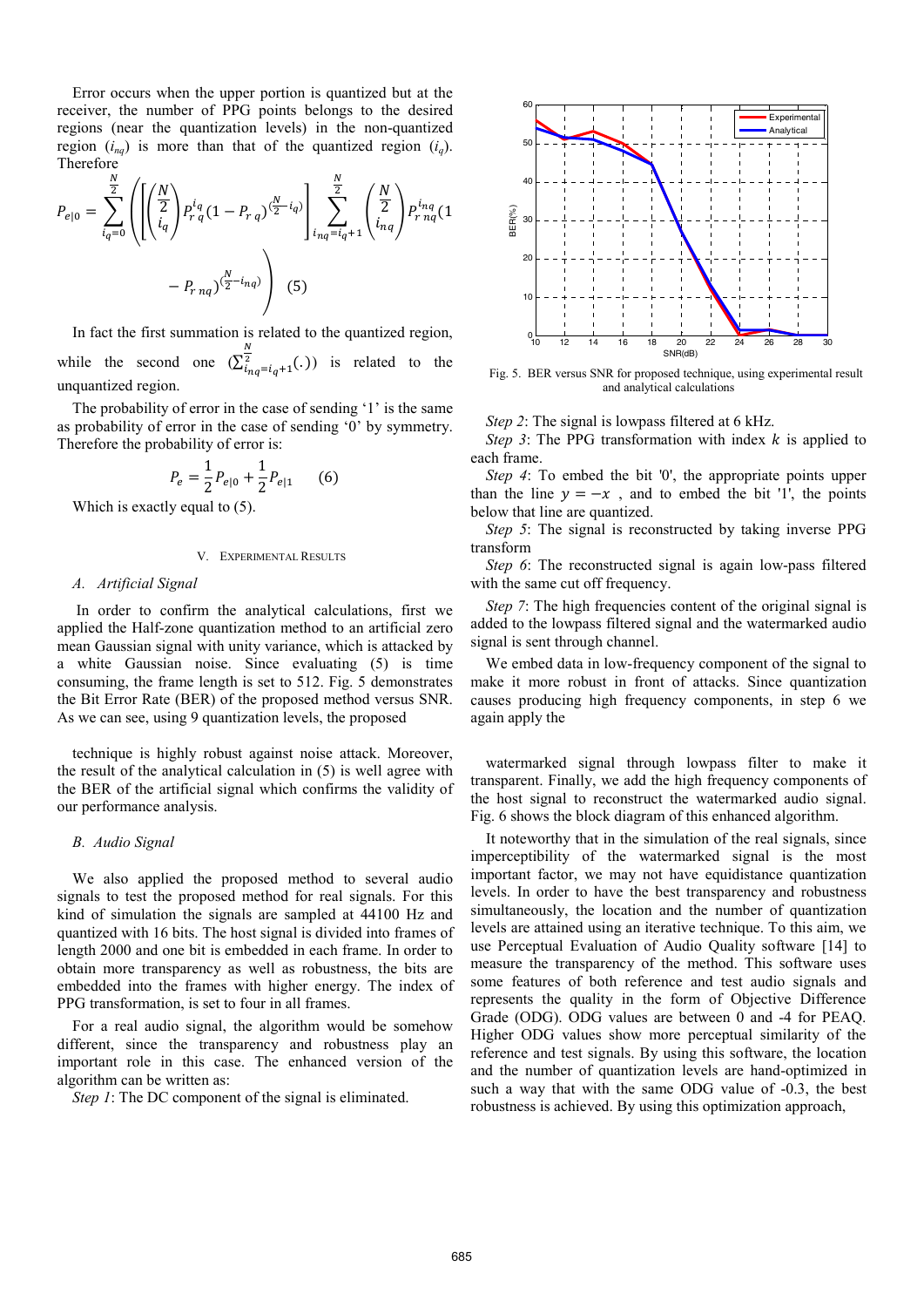

Fig. 6. Block Diagram of Half-Zone Method in the PPG domain

the proposed watermarking method is well matched to audio signals.

Another point that should be mentioned is that after low-pass filtering the density around quantization levels is slightly decrease. Therefore, to have acceptable robustness against common attacks, the frame length is chosen higher than artificial signals. In the following, the robustness of the algorithm against different common attacks such as echo, LP, Noise and MP3 is investigated.

# 1. Noise Attack

 In this part, the AWGN attack is investigated. Fig. 7 shows the robustness of the proposed method against this attack. The results are evaluated over 20 simulations.

# 2. LP Attack

 For this kind of attack, we low pass the watermarked signal with 3 cut off frequencies i.e. 5, 4 and 3 KHz, shown in Table 1. The results show that the method has high robustness against the low-pass attack. Particularly, for the case of 3KHz LP attack which destroys significantly the quality of the audio signal, the algorithm has acceptable performance.

TABLE I

ROBUSTNESS OF THE PROPOSED METHOD AGAINST LP ATTACK

| requency            |  |  |
|---------------------|--|--|
| Average BER $(\% )$ |  |  |

# 3. Echo Attack

 The robustness against echo attack is demonstrated in Table. 2. The time delay for this attack is 100 milliseconds, with two different attenuation coefficients.

ROBUSTNESS OF THE PROPOSED METHOD AGAINST ECHO ATTACK

| Attenuation Coefficient |  |
|-------------------------|--|
| Average BER $(9/2)$     |  |

 As demonstrated in above table, the proposed technique does not have high robustness against echo. For example, for echo (20%, 100 msec), we have BER around 25%

# 4. MP3 Attack

 The robustness of proposed method against MP3 attack with various rates is shown in Table. 3.



Fig. 7. BER versus SNR, applying proposed technique to an audio signal with noise attack

TABLE III

ROBUSTNESS OF THE PROPOSED METHOD AGAINST MP3 ATTACK

| $\mathbf{r}$<br>₹ı.<br>tρ |  |  |
|---------------------------|--|--|
| VPTQQ<br>* UZ.            |  |  |

 It shows that the technique has a good robustness against MP3 attack and

### *C. Comparison with other Techniques*

 Finally, Table 4 summarizes the watermark detection results comparing to the schemes proposed in [12], against various attacks. The comparative criterion is BER in detection procedure. Although, due to the diversity of data embedding approaches, different audio samples, visibility of the watermarked data and data payload the comparison is not straightforward, we set the bit rate of the proposed method near the payload presented in [12] and also we calculate the average BER over both march and light music.

TABLE IV ALGORITHM COMPARISON FOR DIFFERENT KINDS OF ATTACKS (BER)

| Method          | Payload | <b>AWGN</b> | <b>LPF</b> | MP3      |
|-----------------|---------|-------------|------------|----------|
|                 | (bps)   | (15dB)      | (3KHz)     | (64Kbps) |
| [12]            | 44      | 2.7%        | 12.21%     | 8.34%    |
| Half-Zone Quant | 44      | $3.1\%$     | $1.6\%$    | $3.2\%$  |

We can see that the proposed technique competes with [12] which is one of the best audio watermarking methods proposed recently.

#### VI. CONCLUSION

Using PPG transform, a blind technique for digital watermarking has been introduced. In the proposed method, data embedding is performed by shaping the configuration of the PPG points. Since the watermark signal is embedded in low